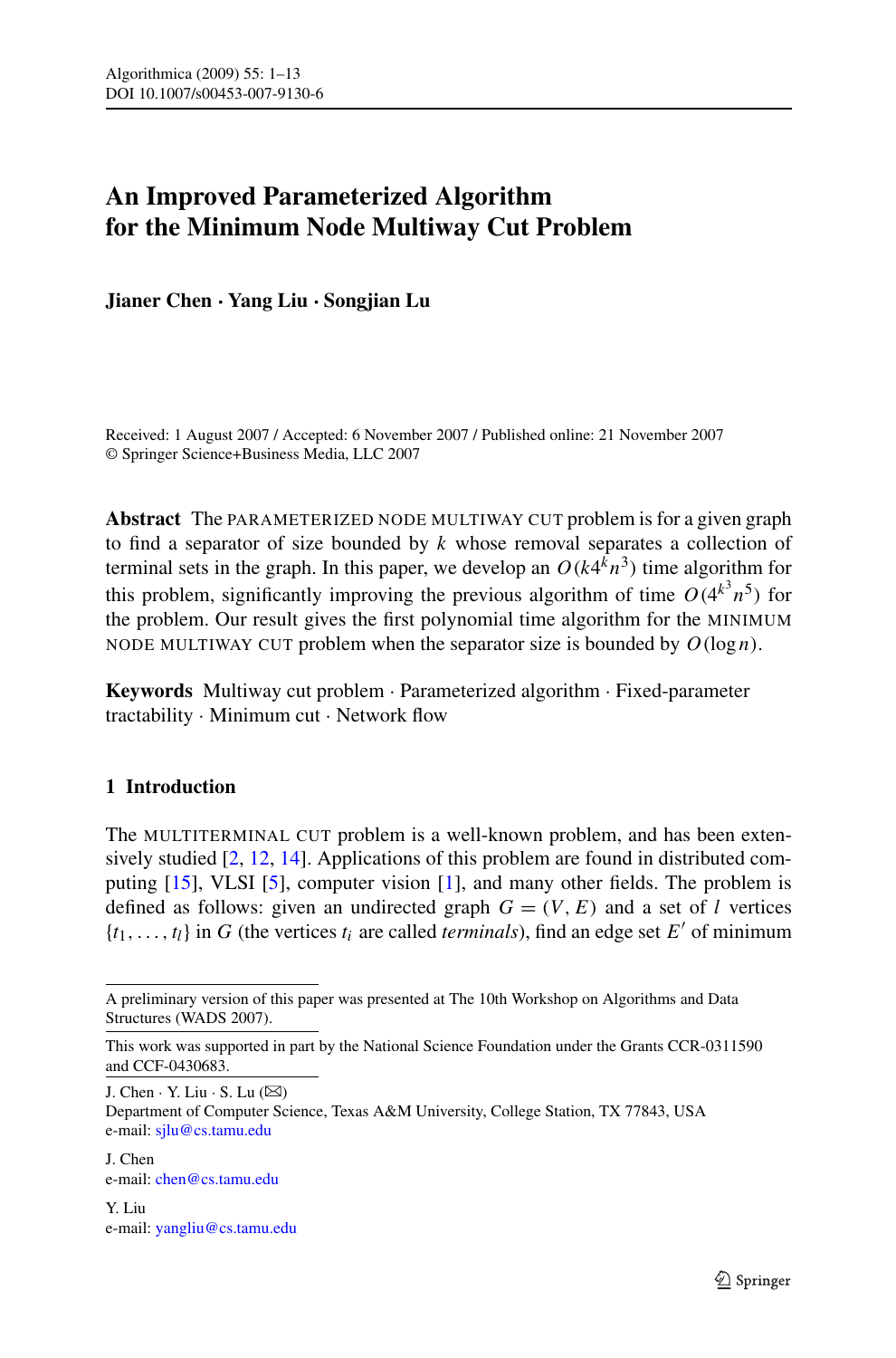size in  $G$  such that after the deletion of  $E'$ , no two terminals are in the same connected component. This problem is NP-hard for general graphs for any fixed integer  $l \geq 3$ , and is also NP-hard for planar graphs when *l* is not fixed [\[7](#page-11-0)].

A generalization of the MULTITERMINAL CUT problem is the MINIMUM NODE MULTIWAY CUT problem, which, for a given graph and a given set of terminals, is to find a vertex set *S* of minimum size such that after the deletion of *S*, no two terminals are in the same connected component. The MINIMUM NODE MULTIWAY CUT problem is at least as hard as the MULTITERMINAL CUT problem, as the latter can be reduced to the former in time  $O(|V| + |E|)$ , if we require that no terminal be in the separator  $S$  [\[6](#page-11-0)]. Therefore, the MINIMUM NODE MULTIWAY CUT problem is also NP-hard if the number *l* of terminals is at least 3.

When there are only two terminals *s* and *t*, the MULTITERMINAL CUT problem and the MINIMUM NODE MULTIWAY CUT problem become the edge version and the vertex version of the MINIMUM *s*-*t* CUT problem, respectively. According to the max-flow min-cut theorem [[10\]](#page-11-0), the MINIMUM *s*-*t* CUT problem, for both the edge version and the vertex version, can be solved via algorithms for the MAXIMUM *s*-*t* FLOW problem. For an undirected graph *G* of *n* vertices and *m* edges, the MAXIMUM *s*-*t* FLOW problem can be solved in time  $O(n^{7/6}m^{2/3})$  [\[11\]](#page-11-0). In consequence, when there are only two terminals, the MULTITERMINAL CUT problem and the MINIMUM NODE MULTIWAY CUT problem can also be solved in time  $O(n^{7/6}m^{2/3})$ .

A natural extension of the MINIMUM NODE MULTIWAY CUT problem is to have a collection of terminal sets, instead of a collection of individual terminals. Formally, let  $G = (V, E)$  be an undirected graph, and let  $\{T_1, \ldots, T_l\}$  be a collection of *terminal sets* where each  $T_i$  is a subset of vertices in G. A *separator* S for  $\{T_1, T_2, \ldots, T_l\}$  is a subset of vertices in *G* such that no vertex in *S* is in any terminal set, and after deleting *S* from the graph *G*, no connected component in the resulting graph contains vertices from more than one terminal set.

In certain real world applications, one may expect that the size of the separator be small. For example, suppose that we are given a network (i.e., a graph)  $G = (V, E)$ and a collection of network node groups  $\{T_1, \ldots, T_l\}$  in *G*, and we want to monitor the message communication among the node groups. A separator for  ${T_1, \ldots, T_l}$  in the network *G* will well serve for this purpose: any communication path between any two node groups must pass through at least one node in the separator. Therefore, if we set up a monitor process in each of the nodes in the separator, then we can monitor all communications among the node groups. Naturally, we may want to limit the cost of this monitoring system by using only a small number of "monitor nodes" in the network *G*.

This motivates a parameterized version of the MINIMUM NODE MULTIWAY CUT problem, which will be called the PARAMETERIZED NODE MULTIWAY CUT problem and is defined as follows: given an undirected graph  $G = (V, E)$ , a collection of pairwise disjoint terminal sets  $\{T_1, \ldots, T_l\}$  (where each  $T_i$  is a subset of vertices in *G*), and a parameter *k*, either construct a separator of at most *k* vertices in *G*, or report that no such a separator exists. Our goal is, for the PARAMETERIZED NODE MULTIWAY CUT problem, to develop a *fixed-parameter tractable algorithm* [\[9](#page-11-0)], i.e., an algorithm whose running time is of the form  $f(k)n<sup>c</sup>$  with a function  $f$  independent of the input size  $n$  and a constant  $c$ . In particular, when the parameter value  $k$  is small, such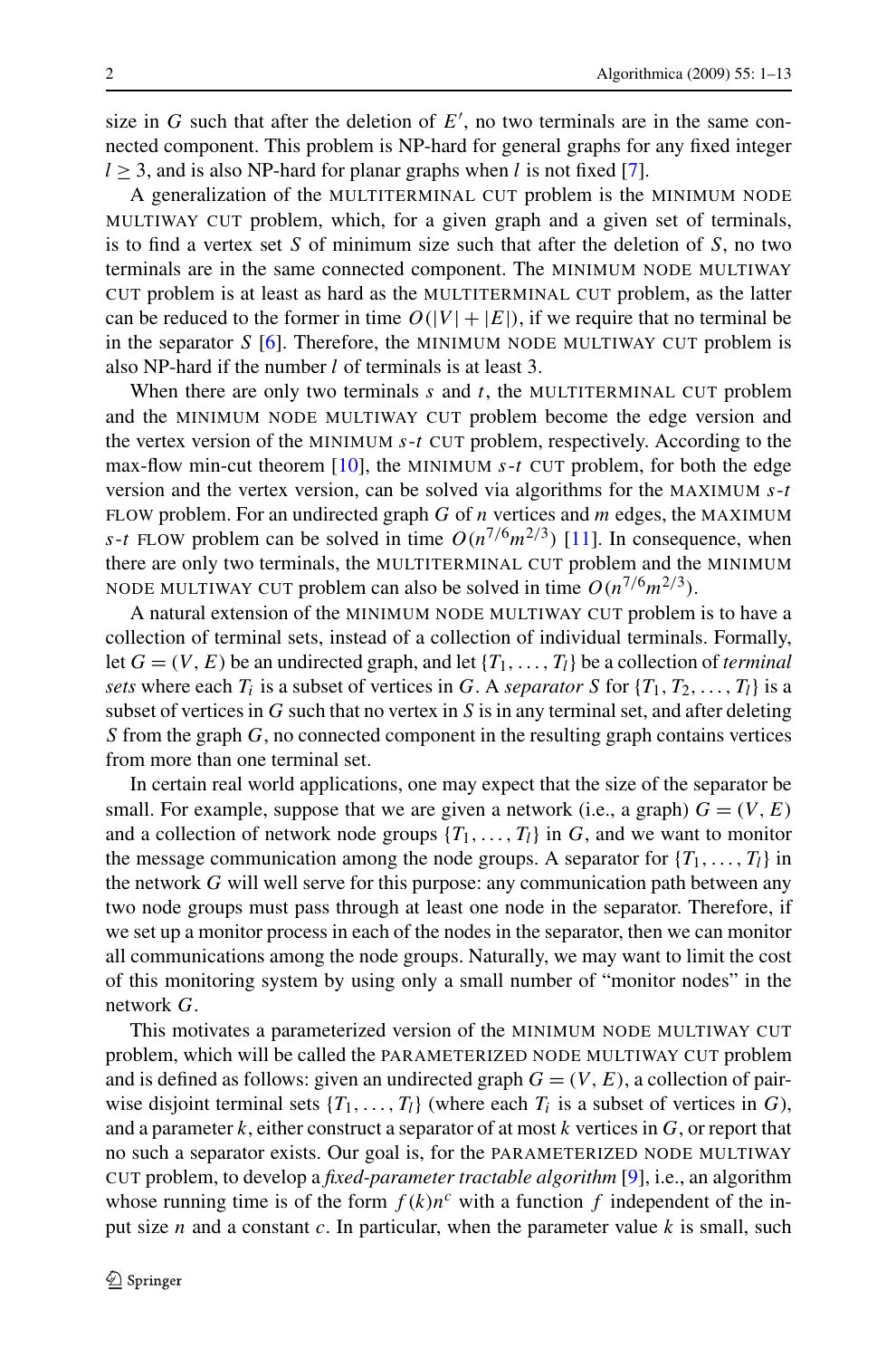a fixed-parameter tractable algorithm will be practically effective. In fact, the study of fixed-parameter tractable algorithms for a variety of parameterized problems has drawn considerable attention recently and has direct impact on real word applications where the selected parameter varies in a small range [\[9](#page-11-0)].

It can be derived from the graph minor theory of Robertson and Seymour [[9\]](#page-11-0) that there is a fixed-parameter tractable algorithm for the PARAMETERIZED NODE MUL-TIWAY CUT problem. However, the proof is not constructive. An explicit constructive algorithm for the problem was given by Marx [[13\]](#page-12-0), who developed an algorithm of running time  $O(n^54^{k^3})$  for the PARAMETERIZED NODE MULTIWAY CUT problem for its original version (i.e., in which each terminal set is restricted to contain a single terminal). To our knowledge, this is the only known constructive fixed-parameter tractable algorithm for the problem.

In this paper, we present an algorithm of running time  $O(n^3k4^k)$  for the PA-RAMETERIZED NODE MULTIWAY CUT problem, which significantly improves the algorithm given in [[13\]](#page-12-0). In the real world of computing, this improvement makes it become possible to practically solve the problem for some reasonable values of the parameter *k*. For example, for the case of  $k = 10$ , our algorithm has running time  $O(n^34^{10})$ , which is practically feasible using the currently available computation power. On the other hand, the algorithm in [\[13](#page-12-0)] in this case has running time  $O(n^{5}4^{1000})$ , which is totally infeasible from the practical point of view. Theoretically, our result gives the first polynomial time algorithm for the MINIMUM NODE MULTIWAY CUT problem when the size of the optimal separator is of order  $O(\log n)$ .

Finally, we remark that the techniques we developed in this paper seem to be very powerful for solving various kinds of multiway cut problems. In particular, very recently the techniques have been extended to directed graphs, and led to a fixed parameter tractable algorithm for the FEEDBACK VERTEX SET problem on directed graphs [\[4](#page-11-0)], thus resolving an outstanding open problem in the area of parameterized computation and complexity [\[8](#page-11-0), [9](#page-11-0)].

#### **2 On Minimum V-cuts between Two Terminal Sets**

We start with some terminology. All graphs in our discussion are supposed to be undirected.

Let  $G = (V, E)$  be a graph and let *u* and *v* be two vertices in *G*. A *path between u and v* is a simple path in *G* whose two ends are *u* and *v*, respectively. We say that there is a *path between a vertex*  $u$  *and a vertex subset*  $V'$  if there is a path between the vertex *u* and a vertex *v* in the subset *V'*. For two vertex subsets  $V_1$  and  $V_2$ , we say that there is a *path between*  $V_1$  *and*  $V_2$  if there exist a vertex *u* in  $V_1$  and a vertex *v* in *V*<sup>2</sup> such that there is a path between *u* and *v*. Two paths are *internally disjoint* if there is no vertex that is an internal vertex for both the paths.

Let *G* be a graph, and let  ${T_1, \ldots, T_l}$  be a collection of pairwise disjoint terminal sets (each terminal set is a subset of vertices in *G*). A subset *S* of vertices in *G* is a *separator* for  $\{T_1, \ldots, T_l\}$  if *S* contains no vertex in any of the sets  $T_1, \ldots, T_l$ , and if after deleting all vertices in *S* from *G*, there is no path between any two different subsets  $T_i$  and  $T_j$  in the resulting graph. In particular, a separator  $S$  for two terminal sets  $T_1$  and  $T_2$  is also called a *V-cut* between the two sets  $T_1$  and  $T_2$ .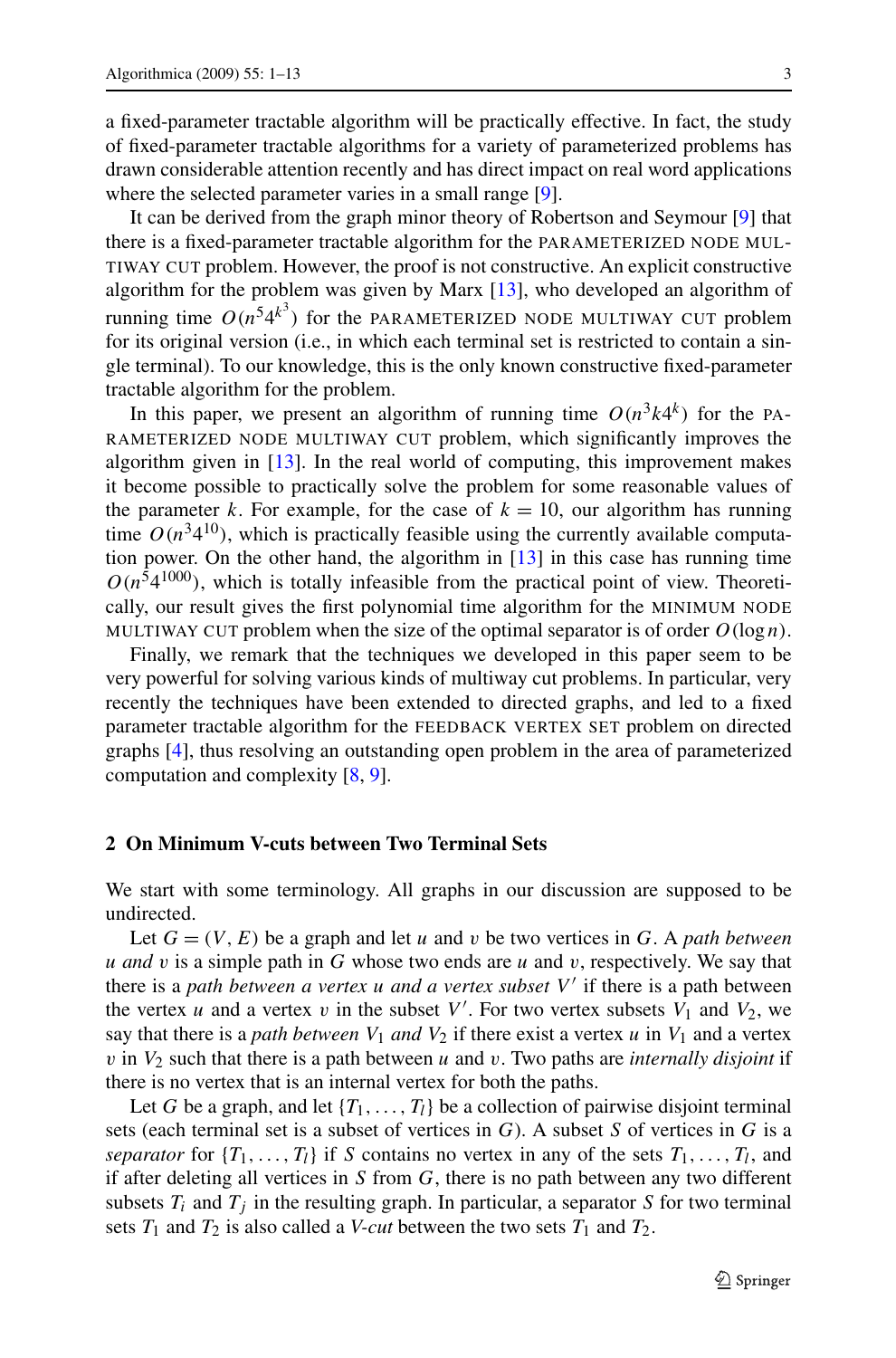<span id="page-3-0"></span>Finally, for a subset  $V'$  of vertices in the graph  $G$ , we will denote by  $G(V')$  the subgraph of  $G$  that is induced by the vertex subset  $V'$ .

We start with the following well-known theorem.

**Proposition 2.1** (Menger's Theorem–Vertex Version [\[3](#page-11-0)]) *Let u and v be two distinct and nonadjacent vertices in a graph G*. *Then the maximum number of internally disjoint paths between u and v in G is equal to the size of a minimum V-cut between u and v in G*.

Proposition 2.1 can be generalized from the case for two vertices to the case for two vertex subsets, as follows.

Let *T* be a subset of vertices in the graph  $G = (V, E)$ . By *merging T* (*into a single vertex*), we mean the operation that first deletes all vertices in  $T$  then creates a new vertex *w* adjacent to each *v* of the vertices in  $V - T$  where *v* is a neighbor of a vertex in *T* in the original graph *G*.

By the merging operation, and Proposition 2.1, we directly derive the following version for Menger's Theorem (the second part of the lemma follows from the fact that a minimum V-cut of size *h* between  $T_1$  and  $T_2$  must contain at least one vertex in each of the *h* internally disjoint paths between  $T_1$  and  $T_2$ ).

**Lemma 2.2** *Let T*<sup>1</sup> *and T*<sup>2</sup> *be two disjoint vertex subsets in a graph G such that no vertex in*  $T_1$  *is adjacent to a vertex in*  $T_2$ *. Then the maximum number h of internally disjoint paths between T*<sup>1</sup> *and T*<sup>2</sup> *in G is equal to the size of a minimum V-cut between T*<sub>1</sub> *and T*<sub>2</sub> *in G*. *Moreover, for any set*  $\pi$  *of h internally disjoint paths between T*<sub>1</sub> *and T*<sup>2</sup> *in G*, *every minimum V-cut between T*<sup>1</sup> *and T*<sup>2</sup> *in G contains exact one vertex in each of the paths in π*.

Lemma 2.2 provides an efficient algorithm that constructs the maximum number of internally disjoint paths and a minimum V-cut between two given vertex subsets in a graph.

**Lemma 2.3** *Let*  $T_1$  *and*  $T_2$  *be two disjoint vertex subsets in a graph*  $G = (V, E)$  *such that no vertex in*  $T_1$  *is adjacent to a vertex in*  $T_2$ *. Then in time*  $O((|V| + |E|)k)$ *, we can decide if the size h of a minimum V-cut between*  $T_1$  *and*  $T_2$  *is bounded by*  $k$ *, and in case*  $h \leq k$ , *construct h internally disjoint paths between*  $T_1$  *and*  $T_2$ *.* 

*Proof* By merging the vertex subsets  $T_1$  and  $T_2$  into two vertices  $t_1$  and  $t_2$ , respectively, we reduce the problem to the problem of determining if the minimum V-cut between the two vertices  $t_1$  and  $t_2$  has a size bounded by  $k$ , which can be further reduced, by standard techniques, to the problem of deciding if the maximum flow from  $t_1$  to  $t_2$  has a value bounded by  $k$ . To solve the maximum flow problem, we simply run the standard Ford-Fulkerson's augmenting path procedure [\[10](#page-11-0)] at most *k* times. Each execution of the procedure takes time  $O(|V| + |E|)$  and increases the flow value by at least 1. Thus, after executing the procedure at most *k* times, either we end up with a flow of value larger than  $k$ —in this case the V-cut between  $T_1$  and  $T_2$  has a size larger than *k*; or we obtain a maximum flow from  $t_1$  to  $t_2$  whose value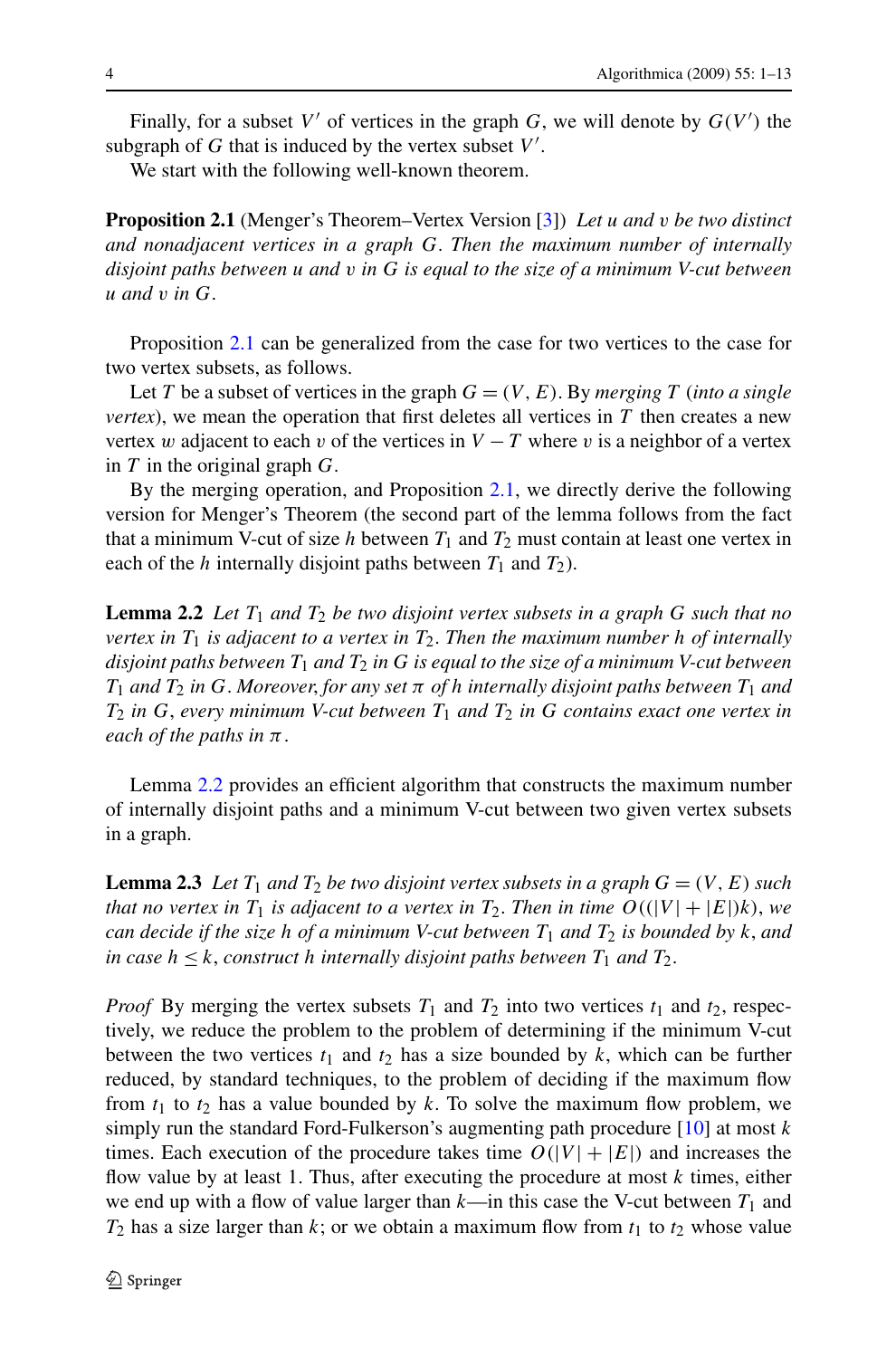*h* is bounded by *k*—in this case we can easily construct *h* internally disjoint paths between  $T_1$  and  $T_2$ .

## **3 The Main Algorithm**

Now we return back to the PARAMETERIZED NODE MULTIWAY CUT problem. Formally, an instance  $(G, \{T_1, \ldots, T_l\}, k)$  of the PARAMETERIZED NODE MULTIWAY CUT problem consists of an undirected graph *G*, a collection  $\{T_1, \ldots, T_l\}$  of pairwise disjoint *terminal sets* (each terminal set is a vertex subset in *G*), and a parameter *k*. The objective is to either construct a separator of at most *k* vertices for  $\{T_1, \ldots, T_l\}$ , or conclude that no such a separator exists.

Before we formally present our algorithm, we give a less formal but intuitive explanation on the basic idea of the algorithm. Let the size of a minimum V-cut between *T*<sub>1</sub> and  $\bigcup_{j\neq 1} T_j$  be *m*.

Pick a vertex  $u$  that is not in any terminal set and has a neighbor in  $T_1$ . If  $u$  also has a neighbor in another terminal set  $T_i$ ,  $i \neq 1$ , then we can directly include *u* in the separator (this is necessary because the separator must separate  $T_1$  and  $T_i$ ), and recursively find a separator of size  $k - 1$  in the remaining graph. On the other hand, if  *has no neighbor in other terminal sets, then we compute the size*  $m'$  *of a minimum* V-cut between the sets  $T'_1 = T_1 \cup \{u\}$  and  $\bigcup_{i \neq 1} T_i$ . It can be proved that we must have  $m \leq m'$ . Note that by Lemma [2.3,](#page-3-0) the values m and m' can be computed in polynomial time.

In the case  $m = m'$ , we will show that the instance  $(G, \{T_1, T_2, \ldots, T_l\}, k)$  has a separator of size bounded by *k* if and only if the instance  $(G, \{T'_1, T_2, \ldots, T_l\}, k)$ has a separator of size bounded by *k*. Then we recursively work on the new instance  $(G, \{T'_1, T_2, \ldots, T_l\}, k)$ . Thus, in the case of  $m = m'$ , we can reduce the number of vertices that are not in the separator by 1.

On the other hand, suppose  $m < m'$ . Then we branch on the vertex  $u$  in two cases, one includes *u* in the separator and the other excludes *u* from the separator. In the case of including the vertex  $u$  in the separator, we recursively work on the instance  $(G - \{u\}, \{T_1, T_2, \ldots, T_l\}, k - 1)$ , in which the parameter value is decreased by 1; and in the case of excluding the vertex  $u$  from the separator, we recursively work on the instance  $(G, \{T'_1, T_2, \ldots, T_l\}, k)$ , in which the size of the minimum V-cut between  $T'_1$  and  $\bigcup_{i \neq 1} T_i$  is increased by at least 1.

Therefore, for the given instance  $(G, \{T_1, T_2, \ldots, T_l\}, k)$ , we can either (1) apply a polynomial time process that either decreases the parameter value by 1 or reduces the number of vertices not in the separator by 1, or (2) branch into two cases, of which one decreases the parameter value by 1 and the other increases the value *m* by at least 1 (see the definition of *m* given in the second paragraph in this section). Note that all these generated new instances will be "simpler" than the original given instance: (i) reducing the number of vertices not in the separator will narrow down our search space for the separator; (ii) an instance of parameter value bounded by 1 can be solved in polynomial time; and (iii) an instance in which the value *m* is larger than the parameter value *k* obviously has no separator of size bounded by *k*.

To present our formal discussions, we fix an instance  $(G, \{T_1, \ldots, T_l\}, k)$  of the PARAMETERIZED NODE MULTIWAY CUT problem, where  $G = (V, E)$  is a graph,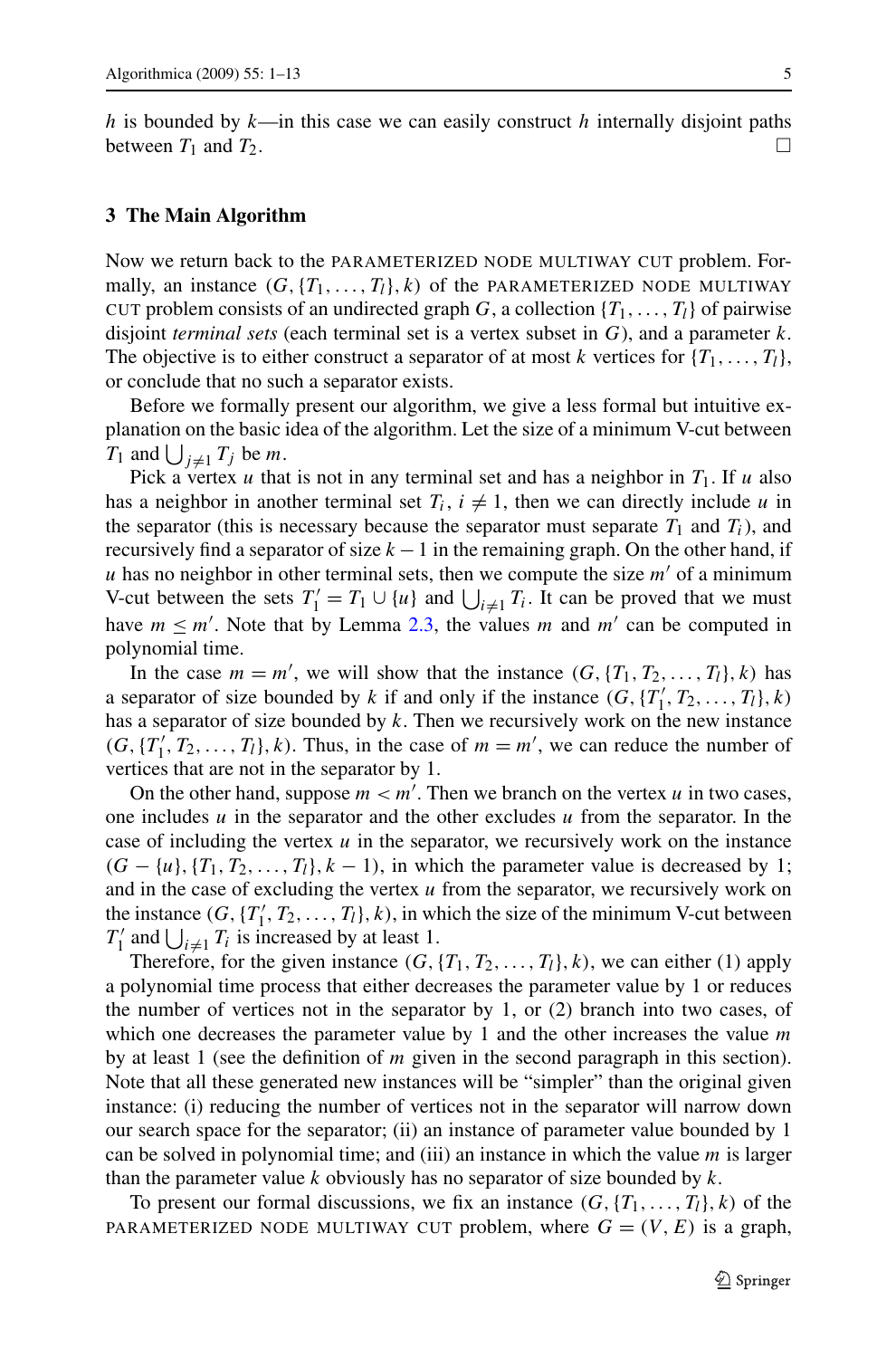<span id="page-5-0"></span>and  ${T_1, \ldots, T_l}$  is a collection of terminal sets in *G*. Let the size of a minimum Vcut between  $T_1$  and  $\bigcup_{j\neq 1} T_j$  be *m*. Moreover, fix a vertex *u* that is not in any of the terminal sets but has a neighbor in the terminal set  $T_1$ . Let  $T'_1 = T_1 \cup \{u\}$ .

 $\bigcup_{j\neq 1} T_j$ , and let m' be the size of a minimum V-cut between the two sets  $T'_1$  and **Lemma 3.1** Let *m* be the size of a minimum V-cut between the two sets  $T_1$  and  $\bigcup_{j\neq 1} T_j$ . *Then*  $m' \geq m$ .

*Proof* The lemma follows from the observation that every V-cut between the sets  $T_1$ and  $\bigcup_{j\neq 1} T_j$  is also a V-cut between the sets  $T_1$  and  $\bigcup_{j\neq 1} T_j$ .

The following theorem is the most crucial observation for our algorithm.

**Theorem 3.2** If the minimum V-cuts between the sets  $T_1$  and  $\bigcup_{j\neq 1} T_j$  and the min*imum V-cuts between the sets*  $T'_1$  *and*  $\bigcup_{j\neq 1} T_j$  *have the same size, then the instance*  $(G, {T_1, T_2, ..., T_l}, k)$  *has a separator of size bounded by k if and only if the instance*  $(G, \{T'_1, T_2, \ldots, T_l\}, k)$  *has a separator of size bounded by k*.

*Proof* If the instance  $(G, \{T'_1, T_2, ..., T_l\}, k)$  has a separator *S* of size bounded by *k*, then it is obvious that *S* is also a separator for the instance  $(G, \{T_1, T_2, \ldots, T_l\}, k)$ . In consequence, the instance  $(G, \{T_1, T_2, \ldots, T_l\}, k)$  also has a separator of size bounded by *k*.

Now we consider the other direction. Suppose that the instance  $(G, \{T_1, T_2, \}$  $\ldots$ ,  $T_l$ }, *k*) has a separator *S<sub>k</sub>* of size bounded by *k*.

To simplify the discussion, denote by  $T_{\text{other}}$  the set  $\bigcup_{j\neq 1} T_j$ . Let  $S_m$  be a minimum V-cut between  $T_1'$  and  $T_{other}$  (note that  $S_m$  does not contain *u*). Then  $S_m$  is also a V-cut between  $T_1$  and  $T_{other}$ . In fact, by the assumption of the theorem,  $S_m$  is also a minimum V-cut between  $T_1$  and  $T_{other}$ . Let  $C(T_1)$  be the set of vertices x such that either  $x \in T_1$  or there is a path between x and  $T_1$  in the subgraph  $G - S_m$ . In particular, since *u* is not in  $S_m$  and *u* is adjacent to  $T_1$ , we have  $u \in C(T_1)$ . Moreover,  $let C(T_{other}) = V - C(T_1) - S_m.$ 

By Lemma [2.2](#page-3-0), there exist  $|S_m|$  internally disjoint paths between  $T_1$  and  $T_{other}$ , each contains exactly one vertex in the set  $S_m$ . Therefore, each of these  $|S_m|$  paths is cut into two subpaths by a vertex in  $S_m$ , such that one subpath is in the induced subgraph  $G(C(T_1))$  and the another subpath is in the induced subgraph  $G(C(T_{other}))$ . From this, we derive that there are  $|S_m|$  internally disjoint paths between  $T_1$  and  $S_m$ in the induced subgraph  $G(C(T_1) \cup S_m)$ , each contains a distinct vertex in the set  $S_m$ .

Define  $A = S_k \cap C(T_1)$ ,  $B = S_k \cap S_m$ , and  $C = S_k \cap C(T_{other})$ . Finally, let  $S'_m$  be the set of vertices  $x$  in  $S_m$  such that there is a path between  $x$  and  $T_{other}$  in the induced subgraph  $G(C(T_{other}) \cup S_m - S_k)$  (see Fig. [1](#page-6-0) for an intuitive illustration of these sets).

We first prove that  $|A| \ge |S'_m|$ .

From the fact that there are  $|S_m|$  internally disjoint paths between  $T_1$  and  $S_m$  in the induced subgraph  $G(C(T_1) \cup S_m)$  in which each path contains a distinct vertex in the set  $S_m$ , we derive that there are  $|S'_m|$  internally disjoint paths between  $T_1$  and  $S'_m$  in the induced subgraph  $G(C(T_1) \cup S'_m)$ . If  $|A| < |S'_m|$ , then there must be a path  $P_1$  between *T*<sub>1</sub> and a vertex *v'* in *S'<sub>m</sub>* in the subgraph  $G(C(T_1) \cup S'_m - A) = G(C(T_1) \cup S'_m - S_k)$ .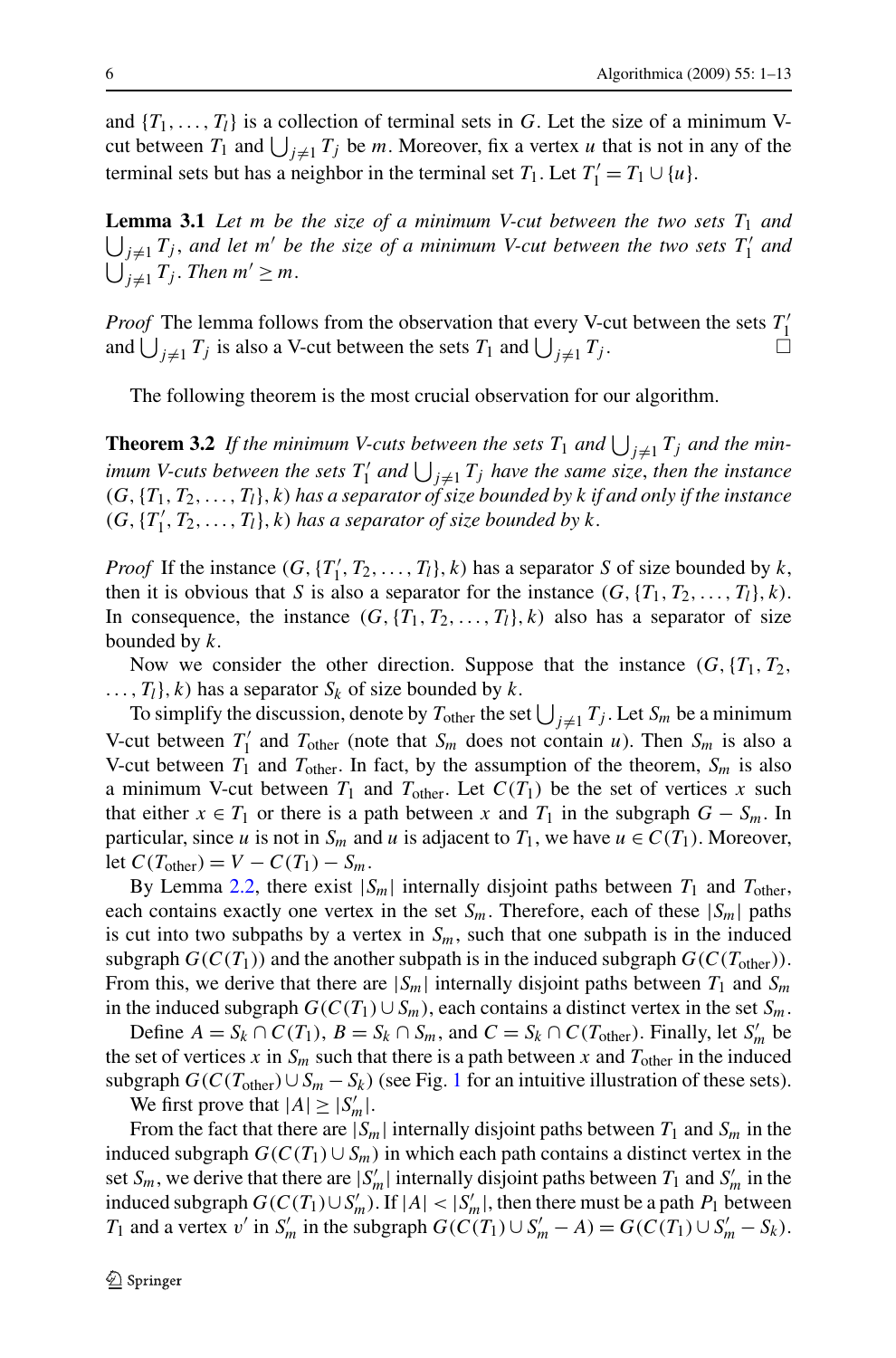<span id="page-6-0"></span>



Moreover, by the definition of the set  $S'_m$ , there is also a path  $P_2$  between  $v'$  and *T*<sub>other</sub> in the induced subgraph  $G(C(T_{other}) \cup S_m - S_k)$ . The concatenation of the paths  $P_1$  and  $P_2$  would give a path between  $T_1$  and  $T_{other}$  in the induced subgraph  $G(V - S_k)$ , which contradicts the assumption that  $S_k$  is a separator of the instance *(G,* {*T*<sub>1</sub>*, T*<sub>2</sub>*,...,T*<sub>l</sub>}*,k*)*.* Therefore, we must have  $|A| ≥ |S'_m|$ *.* 

Define a set  $S'_k = S'_m \cup B \cup C$ . We now prove that the set  $S'_k$  is a separator for the instance  $(G, \{T'_1, T_2, \ldots, T_l\}, k)$ . Suppose that the set  $S'_k$  is not a separator for the instance  $(G, \{T_1', T_2, \ldots, T_l\}, k)$ , then there are two vertices  $v_1$  and  $v_2$  that are in two different terminal sets in  $\{T_1', T_2, \ldots, T_l\}$  and there exists a path *P* between *v*<sub>1</sub> and *v*<sub>2</sub> in the induced subgraph  $G(V - S'_k)$ . We discuss this in two possible cases.

**Case 1:** There is a vertex *w* in the path *P* such that  $w \in C(T_1)$ . Because (1) at least one of the vertices  $v_1$  and  $v_2$  is in the set  $T_{other}$ , (2) there is a path between  $T_1$  and  $w$ in the induced subgraph  $G(C(T_1))$ , and (3)  $S_m$  is a V-cut between  $T_1$  and  $T_{other}$ , we conclude that there must be a vertex  $s \in S_m$  that is also on the path P. Without loss of generality, we can suppose that the vertex  $v_1$  is in the set  $T_{other}$ , and that the subpath *P*<sup> $\prime$ </sup> of *P* that begins from  $v_1$  and ends at *s* has no vertices from  $C(T_1)$ —for this we only have to pick the first vertex *s* in  $S_m$  when we traverse on the path *P* from  $v_1$ to *v*<sub>2</sub>. Then the path *P*<sup> $\prime$ </sup> is in the induced subgraph  $G(C(T_{other}) \cup S_m - S'_k)$ , which is a subgraph of the induced subgraph  $G(C(T_{other}) \cup S_m - S_k)$ . Now by the definition of the set  $S'_m$ , the vertex *s* is in the set  $S'_m$ , thus in the set  $S'_k$ . But this is impossible because we assumed that the path *P* is in the induced subgraph  $G(V - S'_k)$ .

**Case 2:** All vertices of the path *P* come from the induced subgraph  $\tilde{G}(V - S'_k - S'_k)$  $C(T_1)$ ). Then neither of the vertices  $v_1$  and  $v_2$  can be from the set  $T_1$ . Moreover, since  $G(V - S'_k - C(T_1))$  is a subgraph of the induced subgraph  $G(V - S_k)$ , the path *P*, which is between two different terminal sets in  ${T_2, \ldots, T_l}$ , would contain no vertex in  $S_k$ . But this again contradicts the assumption that  $S_k$  is a separator for the instance  $(G, \{T_1, T_2, \ldots, T_l\}, k).$ 

Combining the discussions in Case 1 and Case 2, we conclude that the set  $S'_k$  is a separator for the instance  $(G, \{T'_1, T_2, \ldots, T_l\}, k)$ .

Since  $|A| \geq |S'_m|$ ,  $S_k = A \cup B \cup C$ , and  $S'_k = S'_m \cup B \cup C$ , and *A* does not intersect  $B \cup C$ , we conclude that  $|S_k| \geq |S'_k|$ . In particular, if the instance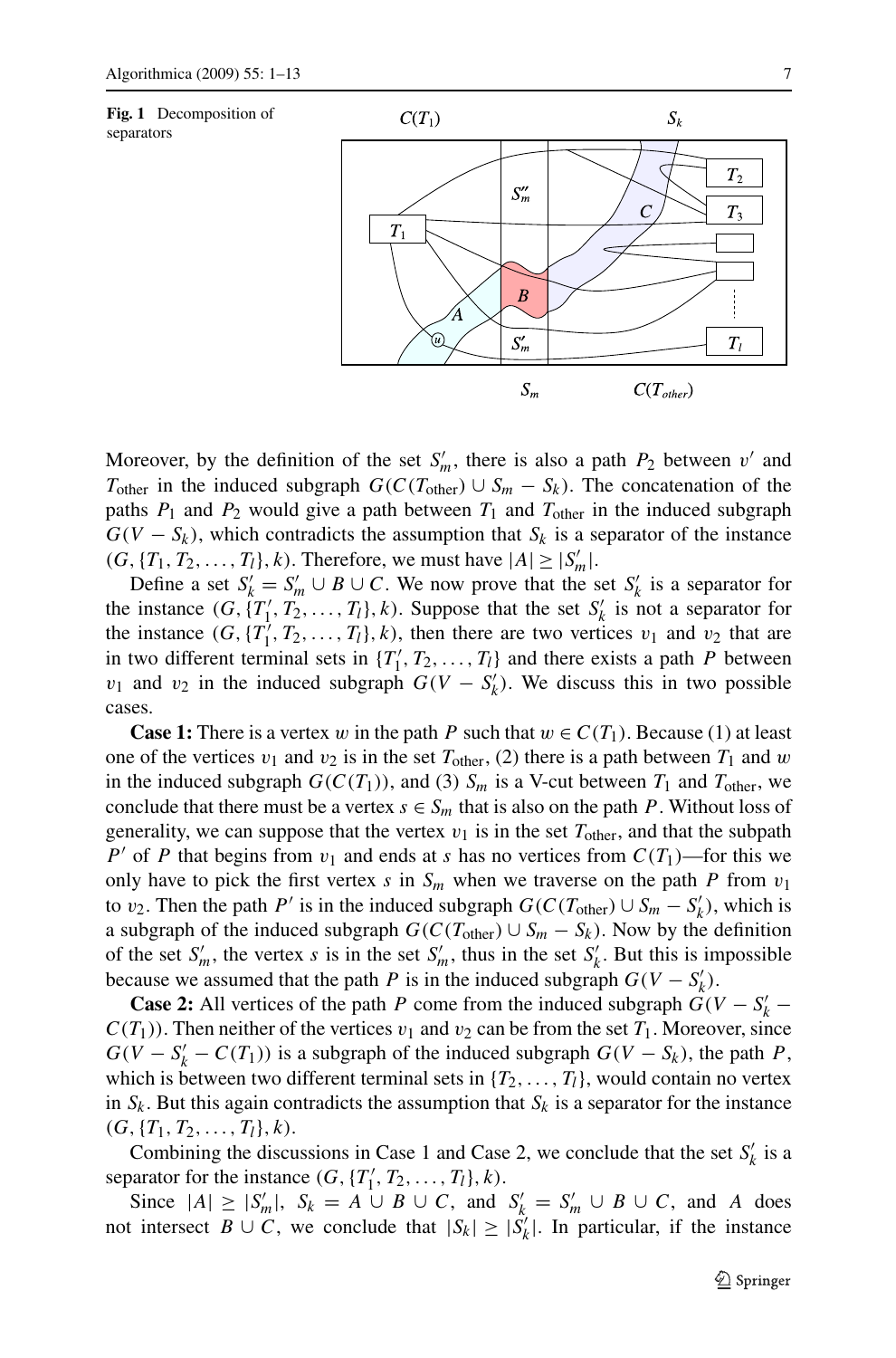<span id="page-7-0"></span> $(G, {T_1, T_2, ..., T_l}, k)$  has the separator  $S_k$  of size bounded by *k*, then the instance  $(G, \{T'_1, T_2, \ldots, T_l\}, k)$  has the separator  $S'_k$  of size also bounded by *k*.

This completes the proof of the theorem.  $\Box$ 

The proof of Theorem [3.2](#page-5-0) becomes complicated partially because the vertex *u* may be included in a separator for the instance  $(G, \{T_1, T_2, \ldots, T_l\}, k)$ . If we restrict that the vertex *u* is not in the separators for the instance  $(G, {T_1, T_2, ..., T_l}, k)$ , then a result similar to Theorem [3.2](#page-5-0) can be obtained much more easily, even without the need of the condition that the minimum V-cuts between  $T_1$  and  $\bigcup_{j \neq 1} T_j$  and the minimum V-cuts between  $T'_1$  and  $\bigcup_{j\neq 1} T_j$  have the same size. This is given in the following lemma. This result will also be needed in our algorithm.

**Lemma 3.3** *Let S be a vertex subset in the graph G such that S does not include the vertex u*. Then S is a separator for the instance  $(G, \{T_1, T_2, \ldots, T_l\}, k)$  if and only if *S is a separator for the instance*  $(G, \{T'_1, T_2, \ldots, T_l\}, k)$ .

*Proof* If *S* is a separator for the instance  $(G, \{T_1', T_2, \ldots, T_l\}, k)$ , then as explained in Theorem [3.2,](#page-5-0) *S* is also a separator for the instance  $(G, \{T_1, T_2, \ldots, T_l\}, k)$ .

For the other direction, suppose that *S* is a separator for the instance  $(G, \{T_1, T_2, \}$  $\ldots$ ,  $T_l$ }*,k*). We show that *S* is also a separator for the instance  $(G, \{T_1', T_2, \ldots, T_l\}, k)$ . Suppose that *S* is not a separator for the instance  $(G, \{T_1', T_2, \ldots, T_l\}, k)$ . Then there is a path *P* in  $G - S$  between two different terminal sets in  $\{T'_{1}, T_{2}, \ldots, T_{l}\}$ . Let one of these two terminal sets in  $\{T'_1, T_2, \ldots, T_l\}$  be  $T_i$ , where  $i \neq 1$ . The path *P* must contain the vertex *u* (recall that *S* does not contain *u*)—otherwise the path *P* in *G* − *S* would be between two different terminal sets in  ${T_1, T_2, ..., T_l}$ , contradicting the assumption that *S* is a separator for  $(G, \{T_1, T_2, \ldots, T_l\}, k)$ . However, this would imply that the path from  $T_1$  to *u* (recall that *u* has a neighbor in  $T_1$ ) then following the path *P* to the terminal set  $T_i$  would give a path in  $G - S$  between  $T_1$  and  $T_i$ , again contradicting the assumption that *S* is a separator for  $(G, {T_1, T_2, ..., T_l}, k)$ . This contradiction shows that the set *S* must be also a separator for the instance  $(G, \{T'_{1}, T_{2}, \ldots, T_{l}\}, k).$ 

Now, we are ready to present our algorithm. For an instance  $(G, \{T_1, \ldots, T_l\}, k)$  of the PARAMETERIZED NODE MULTIWAY CUT problem, a vertex in the graph *G* that does not belong to any terminal sets will be called a "non-terminal".

The algorithm is given in Fig. [2.](#page-8-0)

**Theorem 3.4** *The algorithm* **NMC** $(G, \{T_1, T_2, ..., T_l\}, k)$  *solves the* PARAMETER-IZED NODE MULTIWAY CUT *problem in time*  $O(n^3k4^k)$ .

*Proof* We first prove the correctness of the algorithm. Let  $(G, \{T_1, T_2, \ldots, T_l\}, k)$  be an input to the algorithm, which is an instance of the PARAMETERIZED NODE MUL-TIWAY CUT problem, where  $G = (V, E)$  is a graph,  $\{T_1, T_2, \ldots, T_l\}$  is a collection of terminal sets, and *k* is the upper bound of the size of the separator we are looking for.

If there is an edge whose two ends are in two different terminal sets, then we have no way to separate these two terminal sets since all vertices in a separator are supposed to be non-terminals. Step 1 handles this case correctly.

 $\mathcal{D}$  Springer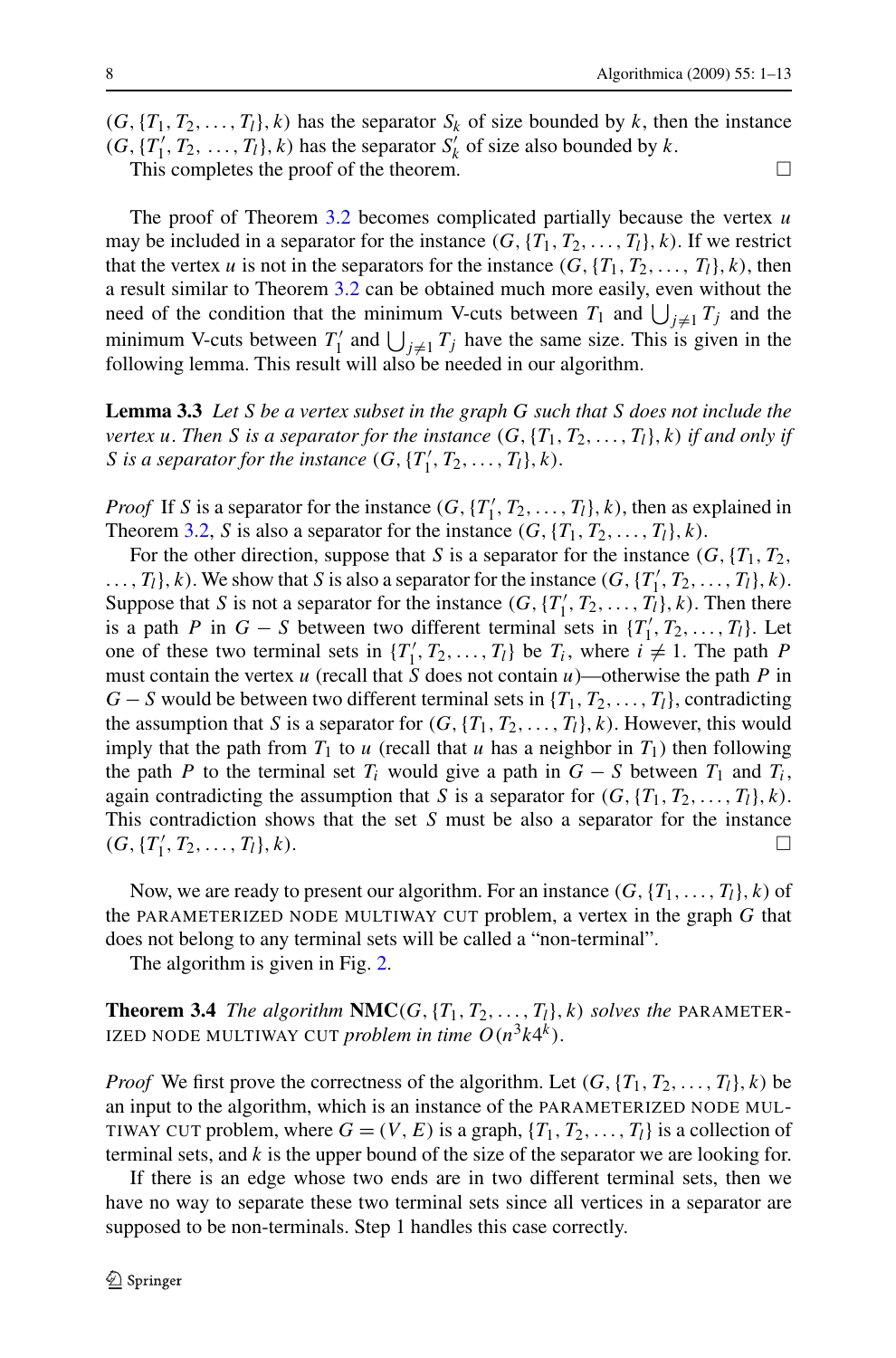<span id="page-8-0"></span>Algorithm  $NMC(G, {T_1, T_2, \ldots, T_l}, k)$ input: an instance  $(G, {T_1, T_2, ..., T_l}, k)$  of the PARAMETERIZED NODE MULTIWAY CUT problem  $(l \ge 2)$ output: a separator of size bounded by *k* for  $(G, \{T_1, T_2, \ldots, T_l\}, k)$ , or report "No" (i.e., no such a separator) 1. **if** an edge has its two ends in two different terminal sets **then** return "No"; 2. **if** a non-terminal *w* has two neighbors in two different terminal sets **then** return *w* + **NMC**(*G* − *w*, {*T*<sub>1</sub>*,...,T*<sub>l</sub>}*,k* − 1);<sup>‡</sup> 3. find the size  $m_1$  of a minimum V-cut between  $T_1$  and  $\bigcup_{j=2}^{l} T_j$ ; 4. **if**  $m_1 > k$  **then** return "No"; 5. **if**  $(m_1 = 0 \text{ and } l = 2)$  **then** return  $\emptyset$ ; 5.1 **if**  $(m_1 = 0 \text{ and } l > 2)$  **then** return **NMC** $(G, \{T_2, ..., T_l\}, k);$ 6. **else** pick a non-terminal *u* that has a neighbor in  $T_1$ ; let  $T'_1 = T_1 + u$ ; 6.1 **if** the size of a minimum V-cut between  $T'_1$  and  $\bigcup_{j=2}^{l} T_j$  is equal to  $m_1$ **then** return **NMC** $(G, \{T_1', T_2, ..., T_l\}, k)$ ; 6.2 **else**  $S = u + \text{NMC}(G - u, \{T_1, T_2, \ldots, T_l\}, k - 1);$ **if** *S* is not "No" **then** return *S*; 6.3 **else** return **NMC**(*G*,  $\{T'_1, T_2, ..., T_l\}, k$ ).

‡To simplify the expression, we suppose that "No" plus any vertex set gives a "No".

**Fig. 2** An algorithm for the PARAMETERIZED NODE MULTIWAY CUT problem

If a non-terminal  $w$  has two neighbors that are in two different terminal sets, then *w* must be in the separator because otherwise the two terminal sets will not be separated. Thus, we can simply include the vertex  $w$  in the separator, and recursively find a separator of size bounded by  $k - 1$  for the same collection of terminal sets  ${T_1, T_2, \ldots, T_l}$  in the remaining graph  $G - w$ . This case is correctly handled by step 2.

Step 3 computes the size  $m_1$  of a minimum V-cut between the sets  $T_1$  and  $\bigcup_{j=2}^{l} T_j$ . By Lemma [2.3](#page-3-0), the value  $m_1$  can be computed in time  $O((|V|+|E|)k)$ .

If  $m_1 > k$ , then the size of a minimum V-cut between  $T_1$  and  $\bigcup_{j=2}^{l} T_j$  is larger than *k*, which means that even separating the set  $T_1$  from the other sets  $\bigcup_{j=2}^{l} T_j$ requires more than *k* vertices. Thus, no separator of size bounded by *k* can exist for the terminal sets  $T_1, T_2, \ldots, T_l$ . This is handled by step 4.

In step 5 we handle the case  $m_1 = 0$  and  $l = 2$ , which we do not need to remove any vertex to separate  $T_1$  and  $T_2$ , i.e. the problem is solved. So we return an empty set  $\emptyset$  as a separator of size 0 (note that because of step 4, here we must have  $k \ge 0$ ). In step 5.1,  $m_1 = 0$  and  $l > 2$ , which means that  $T_1$  is already separated from  $T_2, \ldots, T_l$ . Hence we only need to find a separator to separate  $T_2, \ldots, T_l$ . Therefore, step 5.1 handles this case correctly.

When the algorithm reaches step 6, the following conditions hold true: (1) no edge has its two ends in two different terminal sets (because of step 1); (2) no non-terminal has two neighbors in two different terminal sets (because of step 2); (3)  $0 < m_1 \leq k$ (because of steps 4–5). In particular, by condition (3), there must be a non-terminal *u* that has a neighbor in *T*1.

Let  $T_1' = T_1 + u$  and let *m'* be the size of a minimum V-cut between the sets  $T_1'$  and  $\bigcup_{j=2}^{l} T_j$ . If  $m' = m_1$ , then by Theorem [3.2](#page-5-0), the instance  $(G, \{T_1, T_2, \ldots, T_l\}, k)$  has a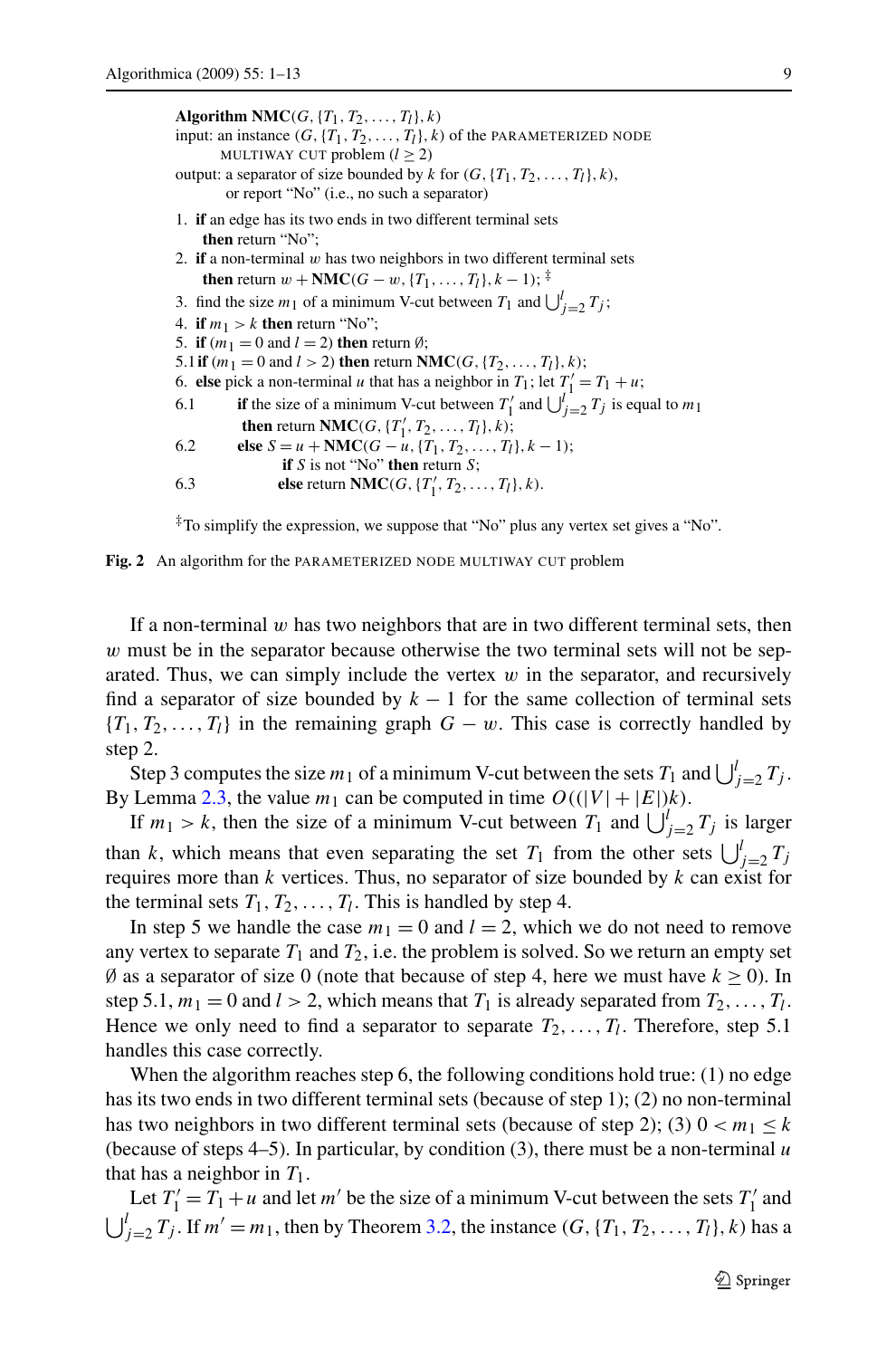separator of size bounded by *k* if and only if the instance  $(G, \{T'_1, T_2, ..., T_l\}, k)$  has a separator of size bounded by *k*. In particular, as shown in the proof of Theorem [3.2](#page-5-0), a separator of size bounded by *k* for the instance  $(G, \{T'_1, T_2, ..., T_l\}, k)$  is actually also a separator for the instance  $(G, \{T_1, T_2, \ldots, T_l\}, k)$ . Therefore, in this case, we can recursively work on the instance  $(G, \{T'_1, T_2, \ldots, T_l\}, k)$ , as given in step 6.1. On the other hand, if  $m' \neq m_1$ , which means  $m' > m_1$ , then we simply branch on the vertex  $u$  in two cases: (1) including  $u$  in the separator and recursively working on the remaining graph for a separator of size bounded by  $k - 1$ , as given by step 6.2; and (2) excluding *u* from the separator thus looking for a separator that does not include *u* and is of size bounded by *k* for the instance  $(G, \{T_1, T_2, \ldots, T_l\}, k)$ . By Lemma [3.3](#page-7-0), the second case is equivalent to finding a separator of size bounded by *k* for the instance  $(G, \{T'_1, T_2, \ldots, T_l\}, k)$ . This case is thus handled by step 6.3.

This completes the proof of the correctness of the algorithm. Now we analyze the complexity of the algorithm.

The recursive execution of the algorithm can be described as a search tree  $\mathcal T$ . We first count the number of leaves in the search tree  $\mathcal T$ . Note that only steps 6.2–6.3 of the algorithm correspond to branches in the search tree  $\mathcal{T}$ . Let  $D(k, m_1)$  be the total number of leaves in the search tree T for the algorithm **NMC**( $G$ ,  $\{T_1, T_2, \ldots, T_l\}$ ,  $k$ ), where  $m_1$  is the size of a minimum V-cut between the sets  $T_1$  and  $\bigcup_{j=2}^{l} T_j$ . Then steps 6.2–6.3 induce the following recurrence relation:

$$
D(k, m_1) \le D(k - 1, m'') + D(k, m'''),\tag{1}
$$

where *m*<sup>"</sup> is the size of a minimum V-cut between  $T_1$  and  $\bigcup_{j=2}^{l} T_j$  *in the graph*  $G - u$ as given in step 6.2, and *m*<sup>*m*</sup> is the size of a minimum V-cut between  $T'_1$  and  $\bigcup_{j=2}^{l} T_j$ *in the graph G* as given in step 6.3. Note that  $m_1 - 1 \le m'' \le m_1$  because removing the vertex *u* from *G* cannot increase the size of a minimum V-cut between two sets, and can decrease the size of a minimum V-cut between the two sets by at most 1. Moreover, by Lemma [3.1](#page-5-0) and because of step 6.1, the size  $m^{\prime\prime\prime}$  of a minimum V-cut between  $T'_1$  and  $\bigcup_{j=2}^{l} T_j$  in step 6.3 is at least  $m_1 + 1$ . Summarizing these, we have

$$
m_1 - 1 \le m'' \le m_1
$$
 and  $m''' \ge m_1 + 1.$  (2)

Introduce a new function *D'* such that  $D'(2k - m_1) = D(k, m_1)$ , and let  $t = 2k - m_1$ . Then by Inequalities (1) and (2), the branch in step 6.2–6.3 in the algorithm becomes

$$
D'(t) \le D'(t_1) + D'(t_2),
$$

where when  $t = 2k - m_1$  then  $t_1 = 2(k - 1) - m'' \le t - 1$ , and  $t_2 = 2k - m''' \le t - 1$ .

We also point out that certain non-branching steps (i.e., steps 2, 5.1, and 6.1) may also change the values of *k* and  $m_1$ , thus changing the value  $t = 2k - m_1$ . However, none of these steps increases the value  $t = 2k - m_1$ : (1) step 2 decreases the value *k* by 1 and the value  $m_1$  by at most 1, which as a total will decrease the value  $t = 2k - m_1$  by at least 1; (2) step 5.1 keeps the value k unchanged and, since we have  $m_1 = 0$  before the execution of this step, the new value  $m_1$  is at least as large as the old value  $m_1$ . As a consequence, the value  $t = 2k - m_1$  is not increased; (3) finally, step 6.1 does not change the values  $k$  and  $m_1$ , thus neither changes the value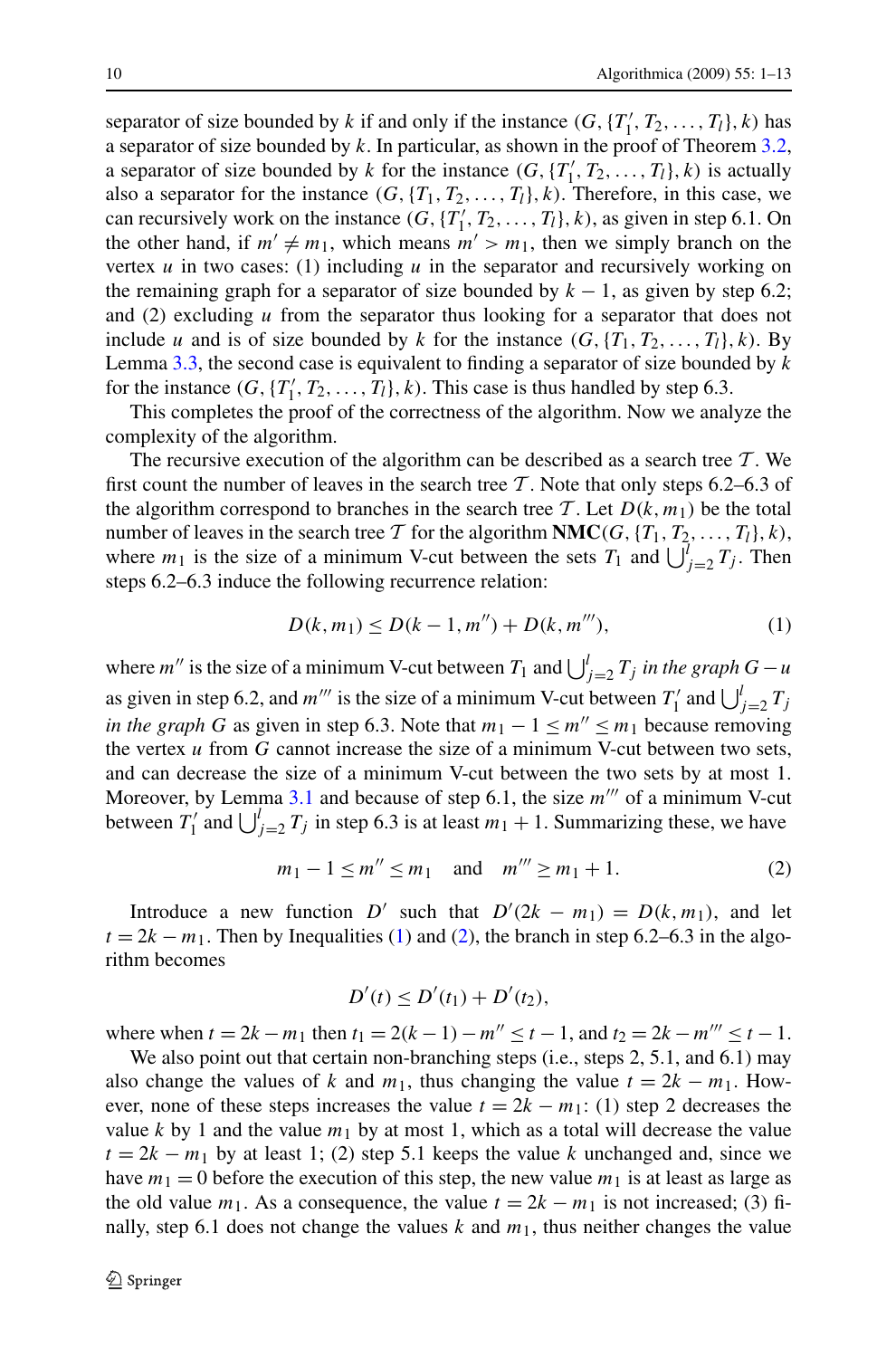$t = 2k - m_1$ . In summary, the value  $t = 2k - m_1$  after a branching step to the next branching step can never be increased.

Our initial instance starts with  $t = 2k - m_1 \leq 2k$ . In the case  $t = 2k - m_1 = 0$ , because we also have the conditions  $k \ge m_1 \ge 0$ , we must have  $m_1 = 0$  and  $k = 0$ , in this case the algorithm can solve the instance without further branching. Therefore, we have  $D'(0) = 1$ . Combining all these, we derive

$$
D(k, m_1) = D'(2k - m_1) \le 2^{2k},
$$

and the search tree  $T$  has at most  $2^{2k}$  leaves.

Finally, it is easy to verify that along each root-leaf path in the search tree  $\mathcal{T}$ , the running time of the algorithm is bounded by  $O(n^3k)$ , where *n* is the number of vertices in the graph. In conclusion, the running time of the algorithm **NMC**(*G*,  $\{T_1, T_2, ..., T_l\}$ *,k*) is bounded by  $O(n^3k4^k)$ .

This completes the proof of the theorem.  $\Box$ 

## **4 Extensions and Further Research**

We developed new and powerful techniques that lead to an algorithm of running time  $O(n^3k4^k)$  for the PARAMETERIZED NODE MULTIWAY CUT problem. The algorithm significantly improves previous algorithms for the problem. More recently, our techniques have been extended to directed graphs that lead to a fixed parameter tractable algorithm for the FEEDBACK VERTEX SET problem on directed graphs [\[4](#page-11-0)], thus resolving an outstanding open problem in parameterized computation and complexity.

In our definitions, we require that the terminal sets be pairwise disjoint and that a separator do not include any vertex in the terminal sets. This version of the problem may be properly called the *strict* PARAMETERIZED NODE MULTIWAY CUT problem. A natural question is whether our algorithm will still work if the constraints are removed. For this, we consider the following more general version of the problem. Let *G* be a graph, let  ${T_1, \ldots, T_l}$  be a collection of terminal sets (which are not required to be pairwise disjoint), and let *k* be a parameter. We are asked to either construct a subset *S* of at most *k* vertices in *G* (where the set *S* is not required to be disjoint from the terminal sets) such that for any *i* and  $j$ ,  $1 \le i$ ,  $j \le l$ , there is no path from  $T_i - S$  to  $T_j - S$  in the graph  $G - S$ , or conclude that no such a subset *S* exists in the graph *G*. Let this problem be called the *general* PARAMETERIZED NODE MULTIWAY CUT problem.

# **Theorem 4.1** *The general* PARAMETERIZED NODE MULTIWAY CUT *problem can be solved in time*  $O(n^3k4^k)$ .

*Proof* Let  $(G, \{T_1, \ldots, T_l\}, k)$  be an instance of the general PARAMETERIZED NODE MULTIWAY CUT problem, where *G* is a graph,  $\{T_1, \ldots, T_l\}$  is a collection of terminal sets, and  $k$  is the parameter. If a vertex  $v$  is contained in more than one terminal set, then  $\nu$  should be directly included in the separator. Therefore, we can assume, without loss of generality, that the terminal sets are pairwise disjoint. In particular,  $l \leq n$ .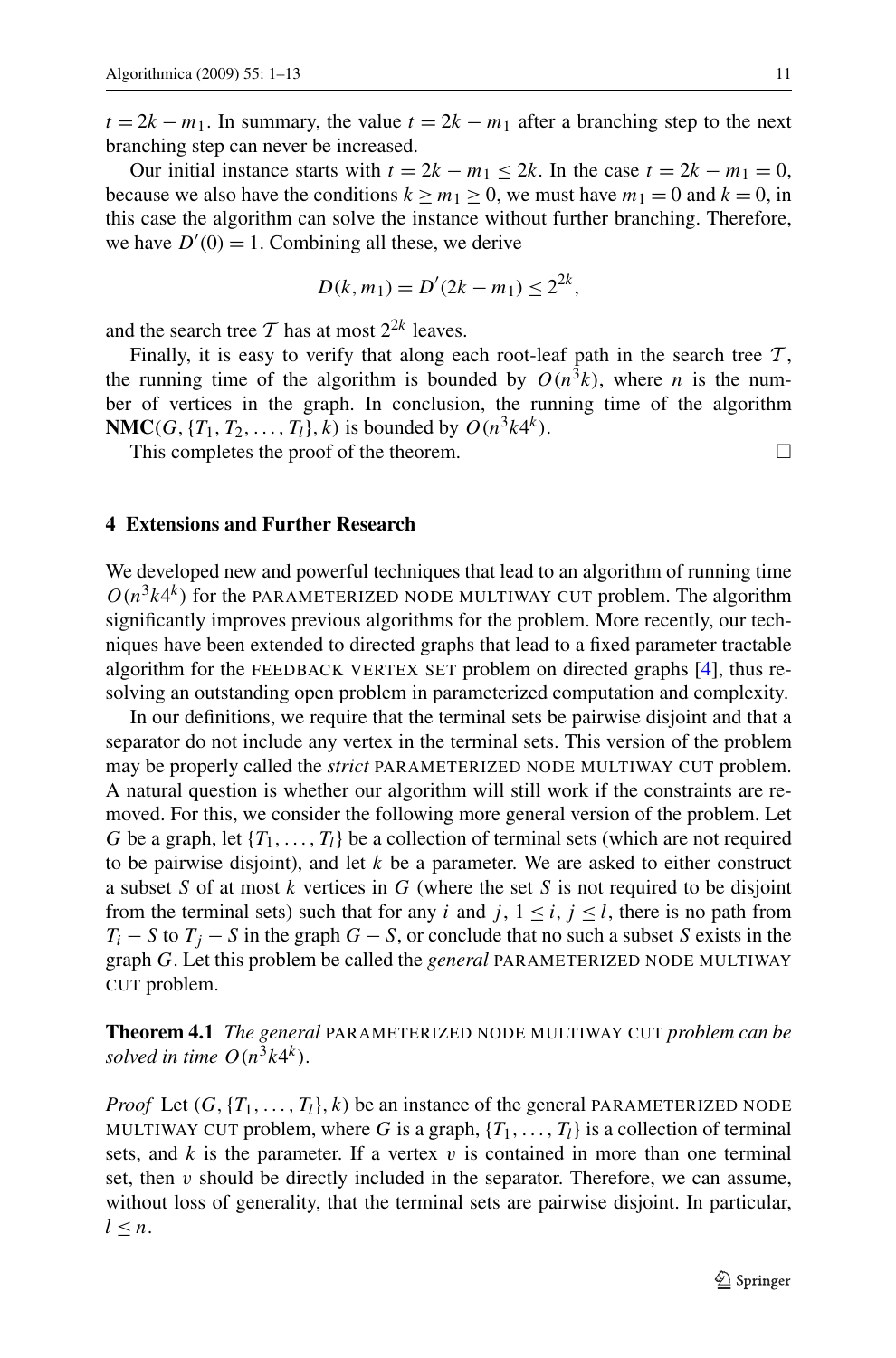<span id="page-11-0"></span>Introduce *l* new vertices  $t_1, \ldots, t_l$ , such that for each  $i, 1 \le i \le l$ , the vertex  $t_i$ is adjacent to all vertices in  $T_i$ . Let  $G_+$  be the new graph after adding these *l* new vertices. The graph  $G_+$  has  $n_+ = n + l \leq 2n$  vertices.

It is straightforward to verify that for any subset *S* of vertices in the graph *G*, there is no path between two subsets  $T_i - S$  and  $T_j - S$  in the graph  $G - S$  *if and only if* there is no path between the vertices  $t_i$  and  $t_j$  in the graph  $G_+ - S$ , for all *i* and *j*,  $1 \le i$ ,  $j \le l$ . Note that a subset *S* of vertices in *G* does not include any of the vertices  $t_1, \ldots, t_l$  in the graph  $G_+$ , and that the subsets  $\{t_1\}, \ldots, \{t_l\}$  are pairwise disjoint. Therefore, a subset  $S$  in the graph  $G$  is a solution to the instance  $(G, {T_1, \ldots, T_l}, k)$  of the general PARAMETERIZED NODE MULTIWAY CUT problem *if and only if S* is a solution to the instance  $(G_+, \{\{t_1\}, \ldots, \{t_l\}\}, k)$  for the strict PARAMETERIZED NODE MULTIWAY CUT problem. By Theorem [3.4](#page-7-0), a solution to the instance  $(G_+, \{\{t_1\}, \ldots, \{t_l\}\}, k)$  of the strict PARAMETERIZED NODE MULTIWAY CUT problem can be constructed in time  $O(n^3 + k^4) = O(n^3k^4)$ . We conclude that the general PARAMETERIZED NODE MULTIWAY CUT problem can also be solved in time  $O(n^3k4^k)$ .

Another version of the problem is the PARAMETERIZED NODE MULTICUT problem [\[13](#page-12-0)], where we look for a separator of size *k* to separate each of the *l* given pairs of terminals. When both *k* and *l* are used as parameters, based on the techniques developed in the current paper, the fixed parameter tractable algorithm presented in [\[13](#page-12-0)] for the PARAMETERIZED NODE MULTICUT problem can be improved. On the other hand, if only *k* is used as the parameter, or if the graph *G* is a directed graph (or even just a directed acyclic graph), it is currently unknown whether the PARAMETERIZED NODE MULTICUT problem has fixed parameter tractable algorithms, which seems a very interesting topic for further research.

#### **References**

- 1. Boykov, Y., Veksler, O., Zabih, R.: Markov random fields with efficient approximations. In: Proc. IEEE Conference on Computer Vision and Pattern Recognition, pp. 648–655, 1998
- 2. Calinescu, G., Karloff, H., Rabani, Y.: An improved approximation algorithm for multiway cut. J. Comput. Syst. Sci. **60**, 564–574 (2000)
- 3. Chartrand, G., Lesniak, L.: Graphs & Digraphs, 2nd edn. Wadsworth/Cole Mathematics Series, Belmont (1986)
- 4. Chen, J., Liu, Y., Lu, S., O'Sullivan, B., Razgon, I.: A fixed-parameter algorithm for the directed feedback vertex set problem. Manuscript (2007)
- 5. Cong, J., Labio, W., Shivakumar, N.: Multi-way VLSI circuit partitioning based on dual net representation. In: Proc. IEEE International Conference on Computer-Aided Design, pp. 56–62, 1994
- 6. Cunningham, W.: The optimal multiterminal cut problem. DIMACS Ser. Discrete Math. Theor. Comput. Sci. **5**, 105–120 (1991)
- 7. Dahlhaus, E., Johnson, D., Papadimitriou, C., Seymour, P., Yannakakis, M.: The complexity of multiterminal cuts. SIAM J. Comput. **23**, 864–894 (1994)
- 8. Downey, R., Fellows, M.: Fixed-parameter tractability and completeness I: basic results. SIAM J. Comput. **24**, 873–921 (1995)
- 9. Downey, R., Fellows, M.: Parameterized Complexity. Monograph in Computer Science. Springer, New York (1999)
- 10. Ford, L. Jr., Fulkerson, D.: Flows in Networks. Princeton University Press, Princeton (1962)
- 11. Karger, D., Levine, M.: Finding maximum flows in undirected graphs seems easier than bipartite matching. In: Proc. 30th Annual ACM Symposium on Theory of Computing, pp. 69–78, 1998